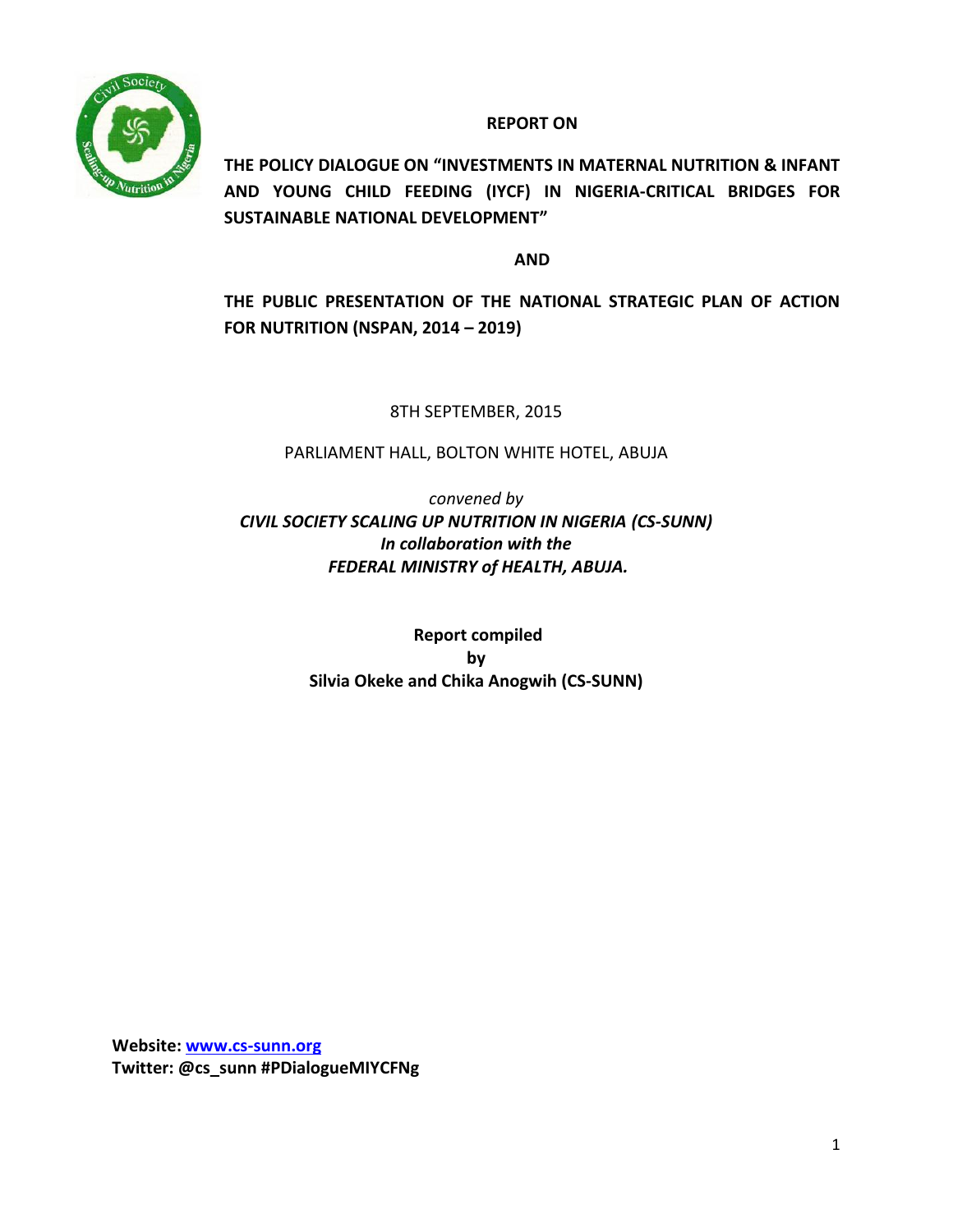#### **TABLE OF CONTENTS**

|  | Executive Summary manufacture and control manufacture and control manufacture and control manufacture and control of |
|--|----------------------------------------------------------------------------------------------------------------------|
|  |                                                                                                                      |
|  |                                                                                                                      |
|  |                                                                                                                      |
|  |                                                                                                                      |
|  | APPENDIX I: Concept Note on Policy Dialogue (2000) Manuscrittism and the SPPENDIX I: Concept Note on Policy Dialogue |
|  |                                                                                                                      |
|  |                                                                                                                      |
|  |                                                                                                                      |
|  | APPENDIX V: Attendance List (2000) continuum control and the USA control and the continuum control and the CPP       |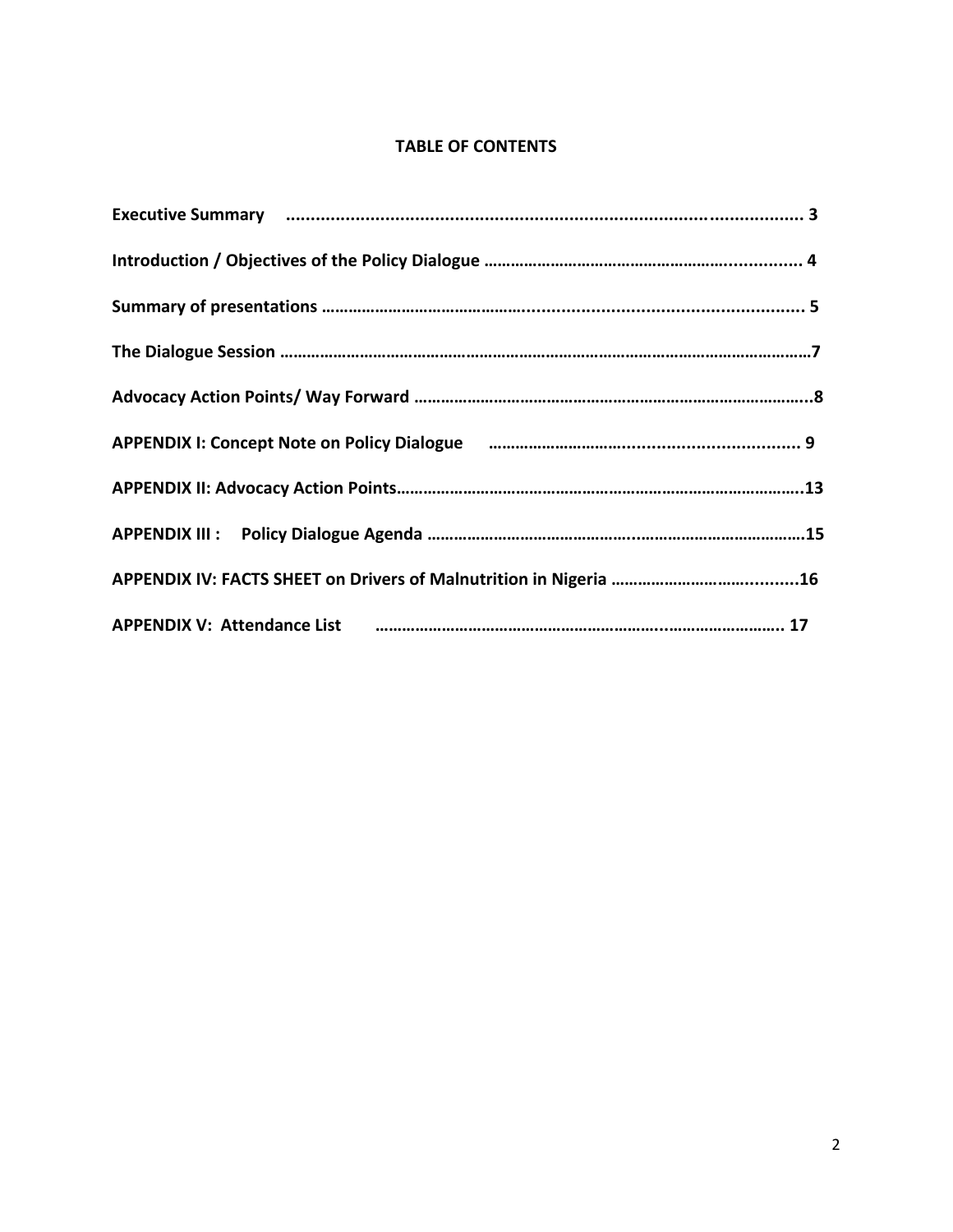## **Executive Summary**

Civil Society Scaling-Up Nutrition in Nigeria (CS-SUNN) in collaboration with the Federal Ministry of Health, convened a Policy Dialogue with the theme **" Investments in Maternal nutrition and Infant and Young Child Feeding in Nigeria-critical bridges for sustainable national development<sup>"</sup> on 8<sup>th</sup> September, 2015, at the Bolton White Hotel, Abuja. A highlight** of the event was the public presentation of the National Strategic Plan of Action for Nutrition (NSPAN, 2014-2019) by Mr. Linus Awute, Permanent Secretary, Federal Ministry of Health (FMOH).

The objectives of the Policy Dialogue were:

- To create awareness among key stakeholders on the burden of malnutrition in Nigeria.
- To familiarize key stakeholders on the relevant government policies and plans that address malnutrition and related issues, and their expected roles and responsibilities
- To identify opportunities as well as potential barriers and challenges to the implementation of these policies and plans especially at sub-national levels and recommend practical steps towards resolving them
- To reach a consensus on how to respond to the nutritional needs of women and children, agree on the way forward and next steps.

The Policy Dialogue attracted high-level participation: 139 people attended with representation as follows: 55 from Government and Partners, 65 from Civil Society Organizations and 19 from the media. Key presentations were made on "Drivers of Malnutrition in Nigeria" by Dr. Arjan De Wagt (Chief of Nutrition, UNICEF, Nigeria) and "Mainstreaming Nutrition into Agriculture" by Dr. Victor Ajieroh (Federal Ministry of Agric and Rural Development).

The robust contributions from stakeholders during the dialogue were coordinated by Dr. Chris Isokpunwu, Claire Adelabu – Abdulrazak and Bola Kusemiju.

Key action points and way forward included:

- $\triangle$  APHPN and other Partners committed to sponsor legislation that will support approval of maternity leave extension to six months at the Federal / States levels
- Government and Private Partners should endorse ten working days paternity leave.
- $\cdot \cdot$  Nutrition should be given its prime place by implementation of the NSPAN
- $\cdot \cdot$  Nutrition education should be included in churches, mosques and other social institutions.
- Nutrition sensitive programs should be promoted in Agriculture, Education and other sectors to compliment other health sector driven initiative.
- Promotion of Behavioral Change Communication that will improve nutrition practices.
- Participants advocated that the reviewed National Food and Nutrition Policy (NFNP) 2014 should be finalized urgently, endorsed and disseminated.

Conclusion: The Policy Dialogue was successful as planned objectives were achieved and stakeholders were mobilized to scale up nutrition in their spheres of influence. The CS-SUNN team gives all the glory to God Almighty for the giant steps taken.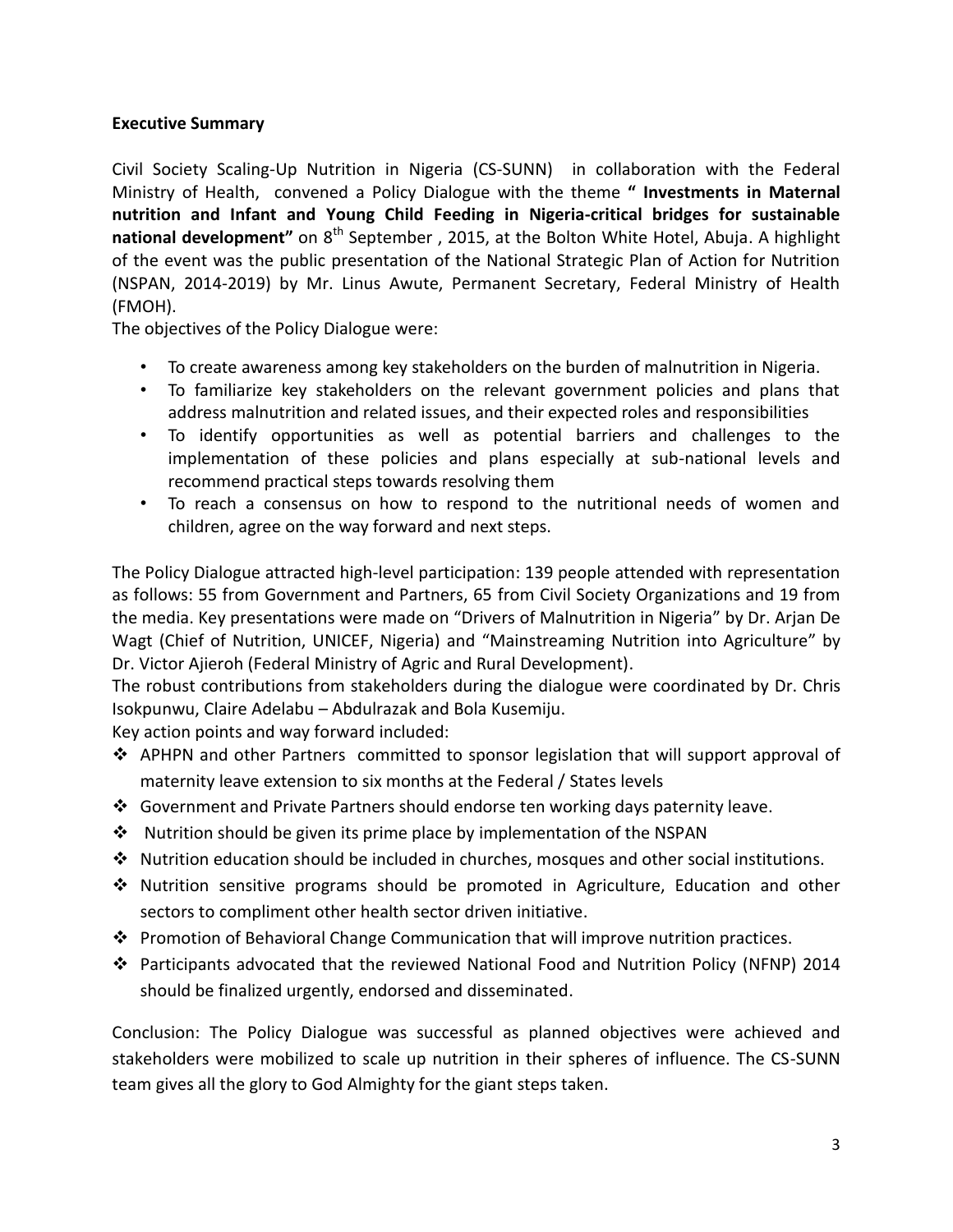#### **Introduction:**

The Civil Society Scaling Up Nutrition in Nigeria (CS-SUNN) secured the Multi Partner Trust Fund (MPTF) grant to mobilize and strengthen Civil Society Organizations to scale up nutrition in Nigeria, in August 2015. The CS-SUNN team planned a Policy Dialogue meeting to flag off the MPTF grant implementation and a Concept note was developed to guide the implementation of the activity. The Policy Dialogue with the theme **"Investments in Maternal nutrition and Infant and Young Child Feeding – critical bridges for sustainable development"** held on 8<sup>th</sup> September, 2015, at the Bolton White Hotels, Abuja.

The CS-SUNN Network Coordinator, Dr. Philippa Momah welcomed participants to the Policy Dialogue. She introduced CS-SUNN as a non-governmental, non-profit making coalition committed to engaging state actors and mobilizing non-state actors to serve as a catalyst to ensure that the policies and plans addressing Maternal and Child Nutrition are implemented at all levels. Dr. Momah stated that the objectives of the Policy Dialogue were:

- To create awareness among key stakeholders on the burden of malnutrition in Nigeria.
- To familiarize key stakeholders on the relevant government policies and plans that address malnutrition and related issues, and their expected roles and responsibilities
- To identify opportunities as well as potential barriers and challenges to the implementation of these policies and plans especially at sub-national levels and recommend practical steps towards resolving them
- To reach a consensus on how to respond to the nutritional needs of women and children, agree on the way forward and next steps.

The CS-SUNN team distributed facts sheets on the drivers of malnutrition in Nigeria, that included CS-SUNN's Key Asks for the Government as**:**

- **Implement the National Strategic Plan of Action for Nutrition (NSPAN 2014-2019) at every level, with emphasis on maternal and child nutrition.**
- **Budgetary allocation and timely release of funds for maternal nutrition and Infant &Young Child Feeding (IYCF) practices and interventions, at the national, state and local government levels, and in all sectors.**
- **Maternity and Exclusive Breastfeeding (EBF) protection through the extension of maternity leave to six months in all states.**

## **Summary of Presentations :**

- 1. The RENEW multi media presentation on " Malnutrition : Nigeria's silent crisis " was facilitated by Dr. Chris Isokpunwu, the SUN Focal Person, Federal Ministry of Health.
- **2. Address by the President, Association of Public Health Physicians in Nigeria (APHPN) Prof. Tanimola Akande, represented by Dr. Ima Kashim:**

In the address, Prof Akande pointed out the obvious malnutritional status of children in Nigeria and the importance of this type of multi-sectorial involvement to correct the current indices of malnutrition in the country. He applauded CS-SUNN's role and on behalf of APHPN urged the government to extend maternity leave to six months and also initiate a ten-day paternity leave for fathers to enable them support their breastfeeding wives and safeguard the future of our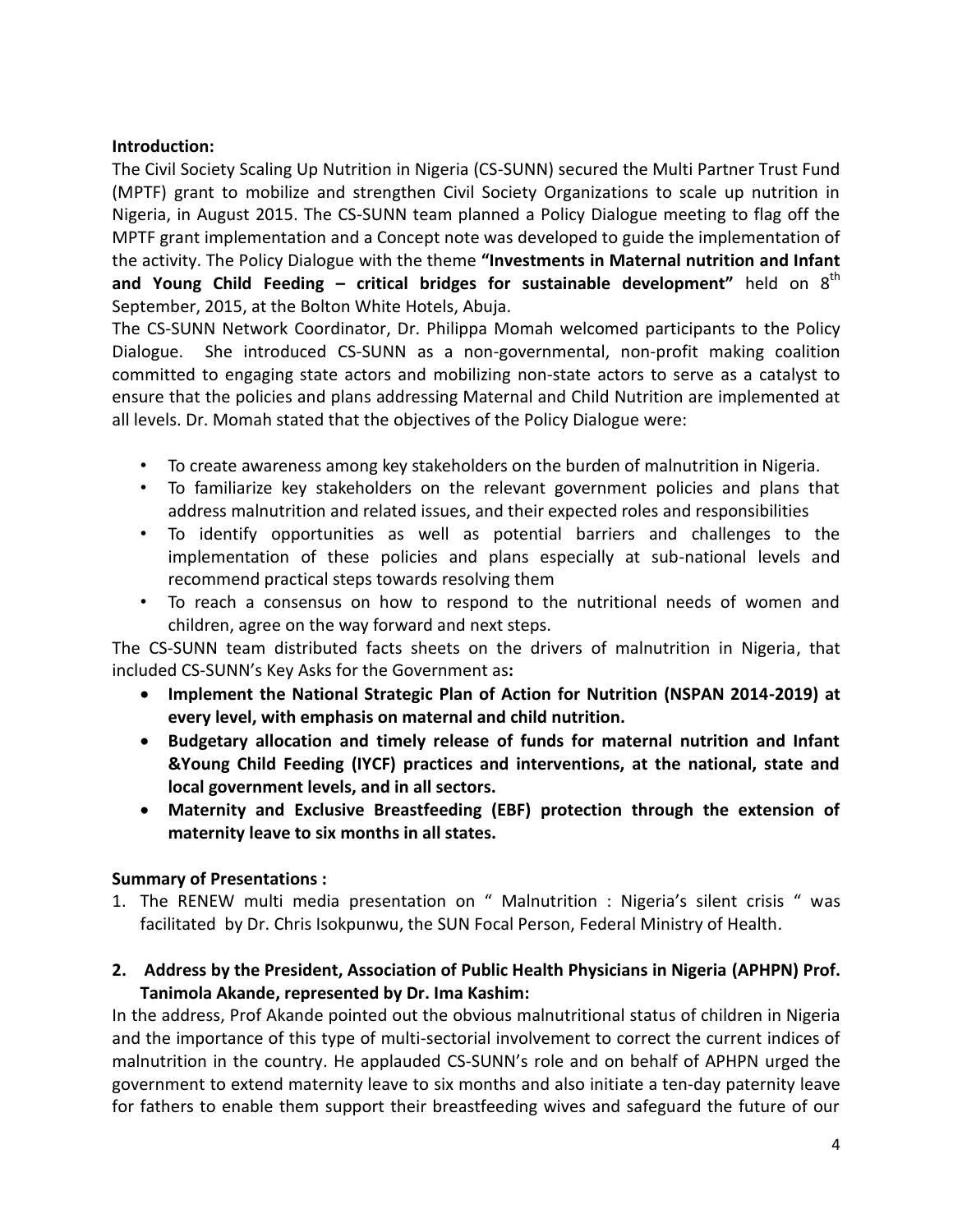children. He stated that APHPN would support action to legislate for the extended maternity leave.

## **3. Goodwill messages by partners and donors**

Goodwill messages were given by the following partners and donors:

- Mrs.Melkamnesh Alemu (Health Adviser, Department For International Development)
- Dr. Glory Essien (Representing the President, Medical Women Association of Nigeria Dr. Valerie Obot)
- Dr. Oladipo (Country Director, Micronutrient Initiative)
- Prof. Ngozi Nnam (President, Nutrition Society of Nigeria and Chairman of CS-SUNN Board)
- Dr. Ayeke Anthony (Health Advisor, EU delegation in Nigeria)

## 4. **Presentation on " Drivers of Malnutrition in Nigeria" by Dr. Arjan De Wagt (Chief of Nutrition, UNICEF, Nigeria)**

Dr. Arjan reviewed the multiple dimensions of child malnutrition including stunting, wasting, micronutrient deficiencies and overweight/obesity; the prevalence of stunting among children under 5 in Nigeria, with the worst affected being Niger, Taraba, Kebbi and Borno state. In his presentation, it was estimated that for every dollar invested, 27dollars will be returned as investments. He listed the impacts of investing in nutrition which are:

- To boost GNP by 11% in Africa
- Prevent nearly half of child mortality
- Increase school attainment by at least one year
- Boost wage rates by 5-50%
- Make 33% of children more likely to escape poverty as adults

He ended his speech by urging for movements to be formed in the communities, market places, churches, mosques, in our neighborhoods to educate women on malnutritional behaviors and create a paradigm shift towards behavioral changes for improved nutrition in our country.

## **5. Presentation on Mainstreaming Nutrition into Agriculture by Dr. Victor Ajieroh (Federal Ministry of Agric and Rural Development)**

Dr. Victor stated that the way forward to mainstreaming nutrition into Agriculture is to increase and sustain the availability, access, affordability and consumption of nutritious and diverse foods among vulnerable groups in Nigeria to reduce stunting, micronutrient deficiencies, overweight and obesityand also to harmonize health, nutrition and social protection. He stated that the key strategic priorities for doing these are:

- Expanding access to food by improving processing, storage, and preservation in food value chains
- Diversifying household food production and consumption through food-based approaches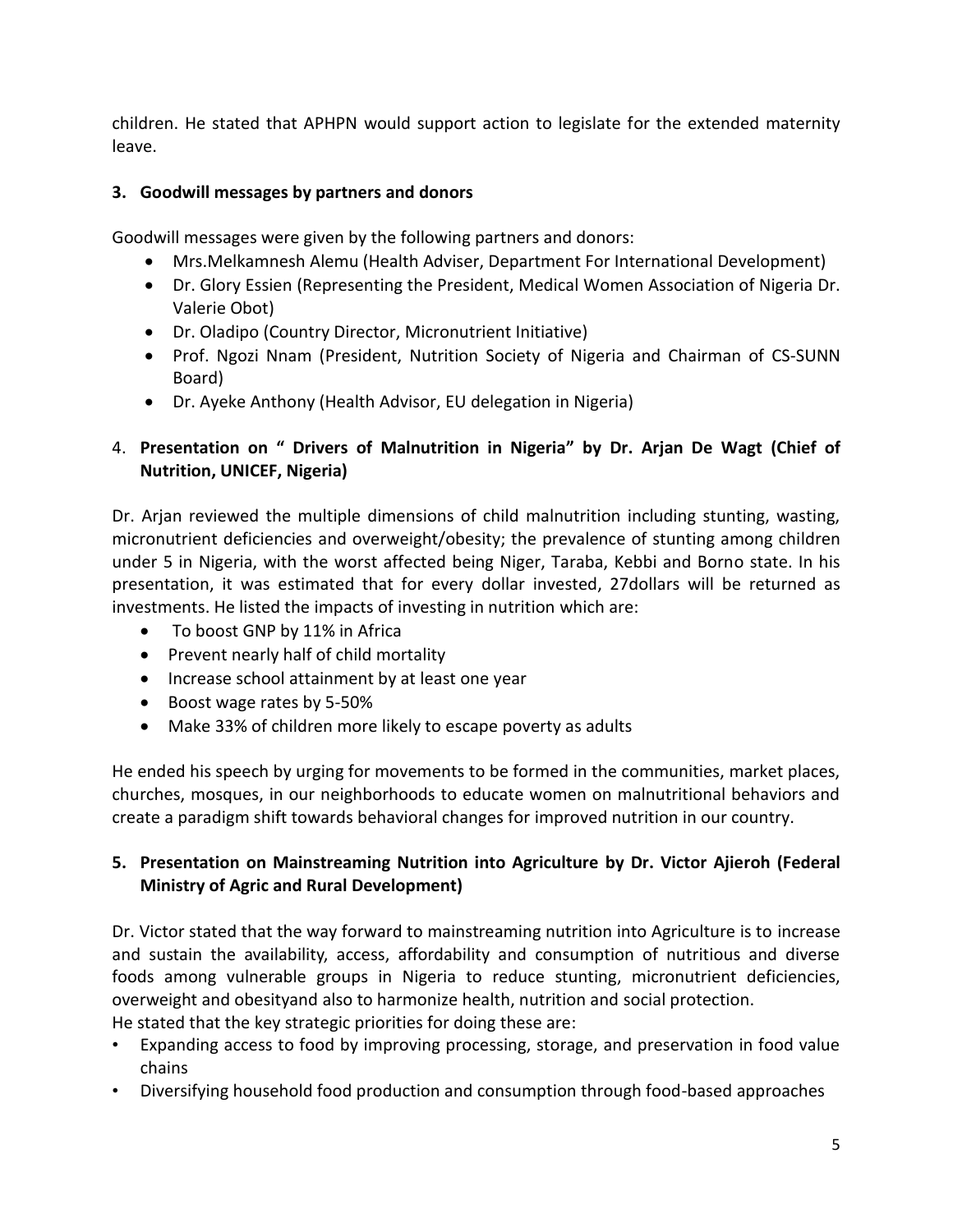- Building resilience and social protection nets through food and nutrition systems for vulnerable groups
- Promoting Nutrition Research and Information systems and Surveillance
- Improving the capacity to address Food and Nutrition Security Problems
- Nutrition Education, Social Marketing, Behavioural Change Communication and Advocacy
- Establishing Sustainable Nutrition Monitoring and Evaluation Systems

## **6. Address on the "Legislative Process to ensure Sustainable Investments in Maternal and Child Nutrition" at the National and State Levels by Distinguished Senator C. Utazi, National Assembly**

Senator Utazi was unavoidably absent but submitted his address through his legislative aid Mr. Chinedu Odenyi. In his speech, the distinguished Senator stated that the first step to achieving this is to ensure that all states incorporate the Child Rights Act as part of domestic laws; the second step being to strengthen the nutrition administered to children, the diet of mothers and the condition of care givers to new-born; and the last step being to ensure legislative backing for funding of child and maternal nutrition initiatives and interventions in a sustainable manner. The distinguished Senator concluded by stating that all stakeholders must work towards a comprehensive policy and other actions, including legislative actions that would effectively reduce malnutrition in children and in pregnant or nursing mothers.

## **7. Keynote address on Investments in Maternal and Child Nutrition & IYCF-critical bridges for National Development by the Permanent Secretary of the Federal Ministry of Health, Mr. Linus Awute**

The Permanent Secretary, FMOH, Mr. Linus Awute in his address, reviewed the unacceptable situation of under nutrition among Nigerian children and emphasized that optimal nutrition is paramount at every stage of human life. He stated that this can be achieved by commitments, values and principles not just by the federal governments but by the other levels of government as well (state and local government). He also emphasized that the issues of malnutrition should also be taught in religious centers-churches and mosques and that policies alone are not enough to reduce malnutrition unless a strategic working template is involved.

He acknowledged the various media houses for their achievements so far in promoting the health sector and charged them on photo effect, which he said would be important in promoting the achievements of the health sector.

## **8. The presentation of the National Strategic Plan of Action for Nutrition (NSPAN, 2014-2019)**

The highlight of the day was the public presentation of the National Strategic Plan of Action for Nutrition (NSPAN, 2014-2019) by Mr. Linus Awute and copies of the NSPAN document were disseminated to Partners, NGO's and Media present.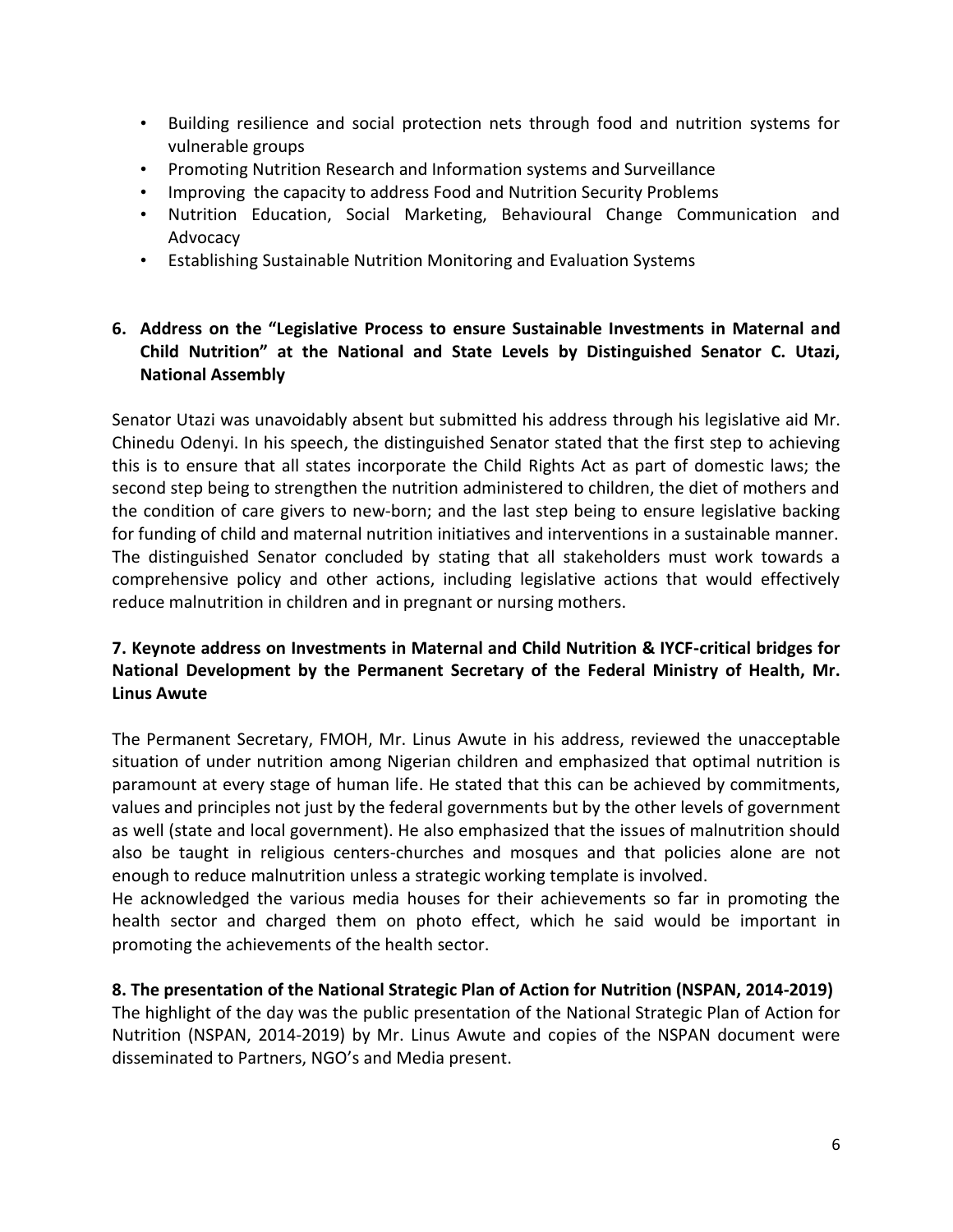## **9. The Dialogue Session facilitated by Claire Adelabu-Abdulrasak of NTA News 24 and Bola Kusemiju:**

A working class mother by name Rita Yakal Nandon was called upon by Mrs. Claire Adelabu-Abdulrasak of NTA to talk about her experiences towards exclusive breastfeeding even while working. She said it was a very challenging experience for her but with the supports of her husband, her mother and her boss she was able to achieve the success. She attributed exclusively breastfeeding as one of the major reason why her baby Dahlia Nandon, had never fallen ill and admitted into any hospital.

Questions and contributions during the dialogue included:

- 1. Why there are still a great percentage of malnourished children in the northern regions of Nigeria as compared to other regions even though their religion compels them to breastfeed for two years.
- 2. Why the northern regions of Nigeria still have a large number of malnourished children even though most of the foods consumed in Nigeria are produced by them.
- 3. Chika Aneke of PRAWA asked if it is possible for an exclusively breastfed child to still be malnourished and how a malnourished child could be identified.
- 4. Mr. Rotimi, a Youth Corper asked that more light be thrown on micronutrient supplementation for hidden hunger and what could be done about malnourished adults.
- 5. Mrs. Claire of NTA asked how women could be empowered so as to afford good nutritious meals for themselves
- 6. The Chairman of CS-SUNN steering committee, Prof. Ngozi Nnam commented that there should be adequate nutrition education on best practices for breastfeeding. She also encouraged mothers to exercise lots of patience while breastfeeding their babies to ensure adequate feeding.
- 7. Mrs. Akinbinu of the Federal Ministry of Agric and Rural Development commented that nutrition education should be for everybody, especially for fathers, mothers in-laws and household environments at large and not just for the midwives, nurses and nursing mothers
- 8. Mrs. Abuchi Elele, Nutritionist for the State House hospital, suggested that Nutrition education should be mainstreamed in school curriculums and made compulsory for all students so that they can familiarize better and earlier with nutrition and best practices for exclusive breastfeeding. She also suggested that there should be proper training for all health workers
- 9. Mr. Obi Onyigwe of National Community for Family Health suggested that health workers should also encourage and support physically challenged mothers and children as well as the Internally Displaced Persons around them.
- 10. Dr. Morry of Family Physicians suggested that children should be served individually so as to ensure they feed well rather than making them eat together with their older siblings. She also suggested that lots of patience be exercised by mothers while feeding their babies.
- 11. Dr. Victor suggested that lots of care be expressed and feelings be considered like smiling at the baby or holding their hands, while feeding them.
- 12. A participant suggested that there should be more inclusive nutrition education programs, i.e. looking out for people with physical, social and economic disabilities and including them into nutrition education.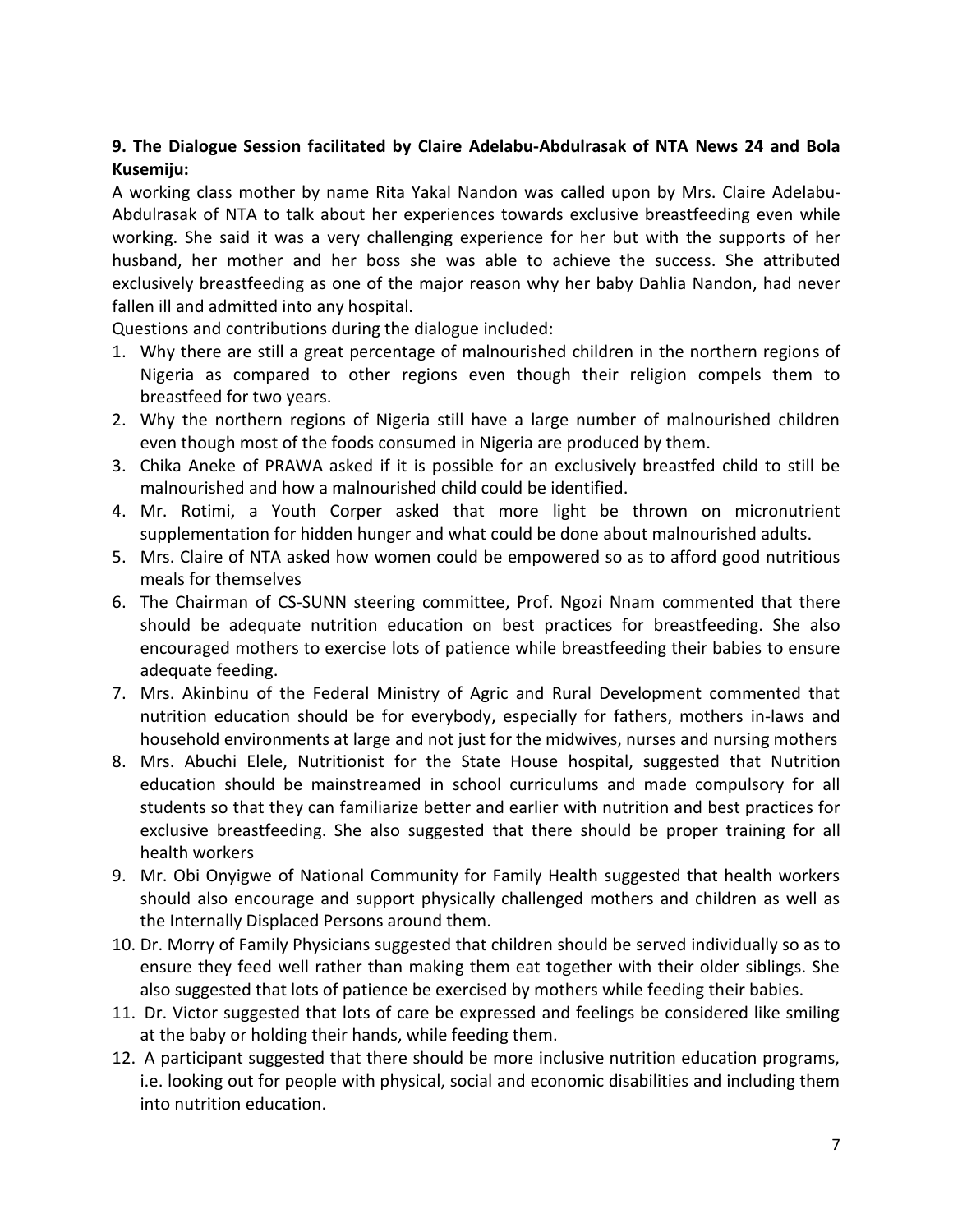## **Principal observations made during the Policy Dialogue**

- 2 out of every 3 Nigerian child are not being fed adequately
- 1 in every 2 child's death in Nigeria is as a result of malnutrition
- Optimal nutrition is paramount at every stage of human life and this can be achieved by commitment, value principles not only by the federal government but by the other levels of government as well.
- The Agric sector has a strategic plan towards addressing the issues of malnutrition in Nigeria.
- The National Food and Nutrition Policy 2014 has been reviewed but yet to be finalized
- The media plays a critical role in the publicity and sensitization of nutrition sensitive issues in Nigeria.
- Malnutrition is more of a problem in the north, especially the north western part of Nigeria
- The government should mainstream nutrition into schoolscurriculums and make it mandatory for all students.

## **Advocacy Action Points/Communiqué**

- 1. APHPN and other Partners agreed to sponsor a legislation that will support approval of maternity leave extension to six months in FCT states levels.
- 2. Donors pledged support to continue to support Nigeria's efforts to scale-up nutrition
- 3. All stakeholders agreed that Nutrition should be given its prime place by Government.
- 4. Increase packages of Midwives Training to include Nutrition
- 5. Nutrition education should be included in churches, mosques and social institutions.
- 6. Promote nutrition sensitive programs in Agriculture and other sectors to compliment other health sector driven initiative
- 7. Nutrition advocacy should be a buy-in initiative in every government and private sector establishments.
- 8. Ten working days paternity leave should be initiated at states level.l
- 9. Participants advocated that the reviewed National Food and Nutrition Policy 2014-2019 be finalized urgently, endorsed and disseminated.
- 10. Promote Behavioral Change Communication that will drive a change in the Nigerian value system.

**Closing Remark :** The closing remark was said by the Chairman of CS-SUNN steering committee, Professor Ngozi Nnam.

The Policy Dialogue meeting ended at 3:08p.m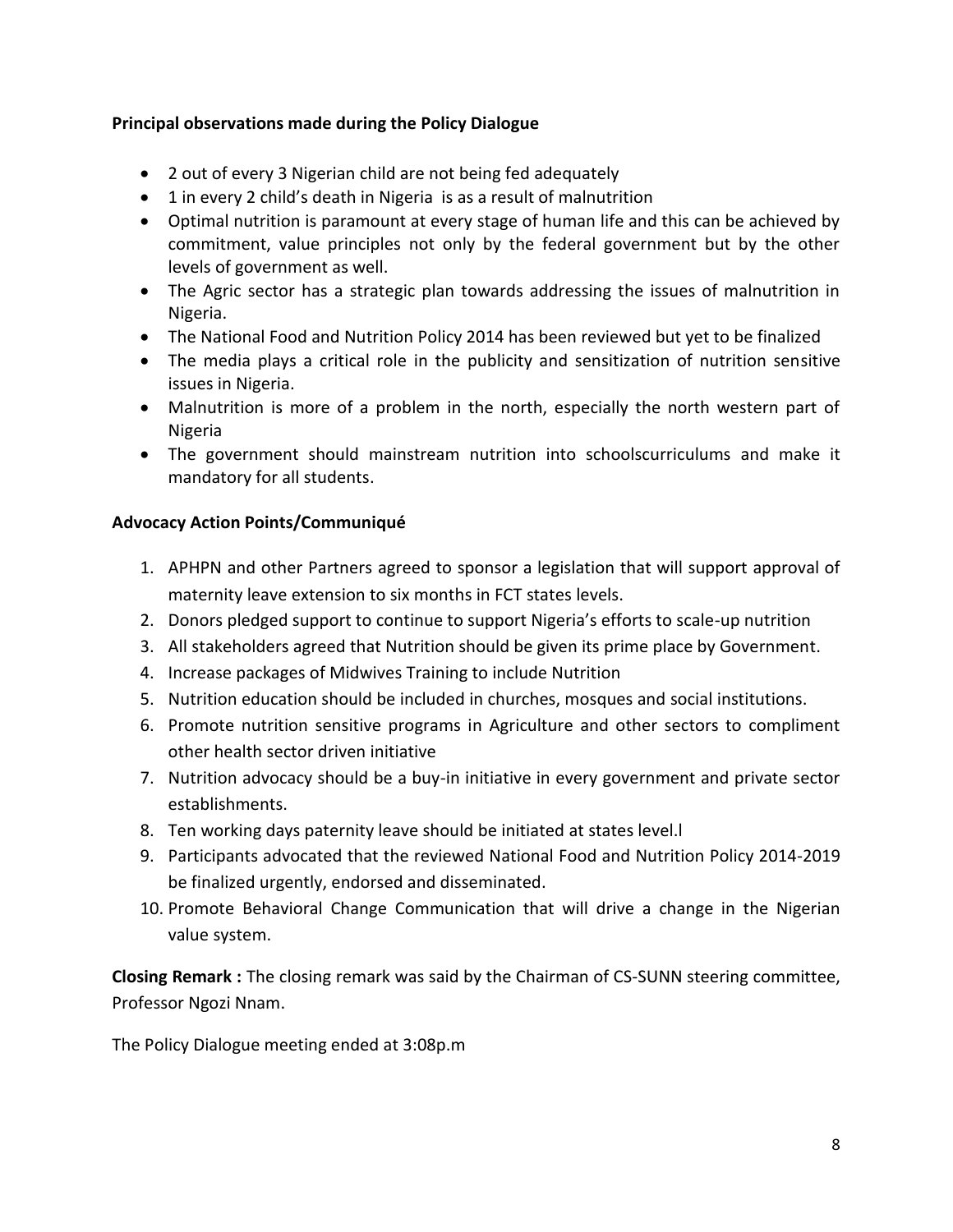#### **APPENDIX I : CONCEPT NOTE ON THE POLICY DIALOGUE**

**CS-SUNN Concept Note on the National Policy Dialogue on "Investments in Maternal Nutrition and Infant & Young Child Feeding (IYCF) – critical bridges for sustainable national development," at Bolton White Hotels, Garki, 8th September, 2015.**

#### **Background**

Malnutrition and nutrition related diseases continue to be of public health significance in Nigeria due to complex factors. Malnourished children have an increased risk of disability and premature death, are highly predisposed to infectious diseases and are unlikely to reach their full potential. Malnutrition is an underlying factor in over 50% of ill health and mortality among children under 5 years of age. The 2013 Nigeria Demographic and Health Survey (NDHS) showed that 37% of Nigerian children under-five are stunted, 29% are underweight, and 18% are wasted. The data also revealed that the levels of wasting rose from 14% in 2008 to 18% in 2013, signifying recent deprivation among these children.

With over 11 million stunted children, Nigeria has the highest burden of malnutrition in Africa. The poor nutrition indices in Nigeria (NDHS 2008, 2013) are traceable to several factors that include poor infant and child feeding practices, poor stewardship and policy implementation, poor access to healthcare, water, and sanitation, and a high level of poverty. In recognition of the dismal health indices, Nigeria has taken some steps towards improving the health and nutritional status of women and children in the last decade, with increasing efforts aimed at ensuring food security through local food production. The Nigerian Government, in collaboration with key stakeholders, has developed the National Strategic Plan of Action on Nutrition (NSPAN) which sets out costed, nutrition-specific and nutrition-sensitive interventions with measurable targets to be achieved between 2014 and 2019. Annually, a total of NGN 85.1 billion (431 million USD) is required to implement the NSPAN's six priority areas of focus, namely: Maternal Nutrition, Infant and Young Child Feeding, Management of Severe Acute Malnutrition, Micronutrient Deficiency Control, Diet Related Non-communicable Diseases and Nutrition Information Systems.

However, despite these positive steps, malnutrition will continue to be a major cause of death and ill health unless the Government and other stakeholders commit to the implementation of the NSPAN, with especial focus on maternal and child nutrition. As Nigeria joins other nations to sign up for the Sustainable Development Goals in September 2015, there is urgent need for investments that will address the drivers of malnutrition especially inappropriate feeding practices, poor stewardship and policy implementation. The CS-SUNN is engaging state actors, and mobilizing non-state actors to serve as a catalyst to ensure that the policies and plans addressing maternal and child nutrition are implemented at all levels of governance, in the interest of Nigerians.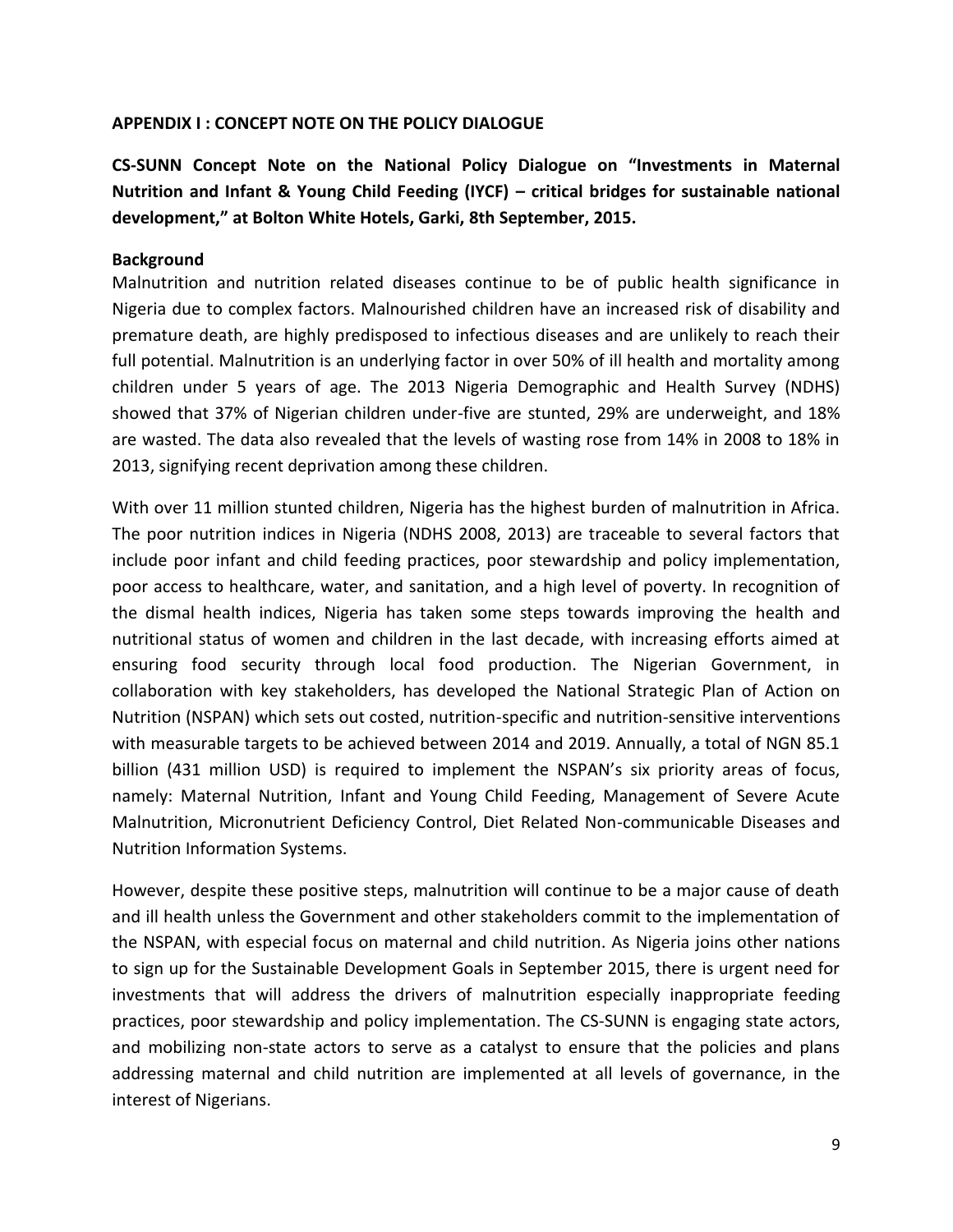Against this backdrop, CS-SUNN is hosting a national stakeholders' policy dialogue to engender discussions around this critical problem of malnutrition among women and children in Nigeria, align with current national policies on Nutrition and reach a consensus on how to address malnutrition by stakeholders from across the different sectors.

#### **Justification/ Rationale**

The NSPAN provides a comprehensive and multi-sectoral approach to tackling the problem of malnutrition among women and children, yet available evidence has shown that the implementation of the plan at both the national and state levels has been slow. At present, most nutritional programs are mainly funded by donor agencies, leaving the sustainability of these programs in doubt. In addition, the current security challenges in the North East geopolitical zone, have resulted in a large number of internally-displaced persons (IDPs) located in different camps within and outside the North East, and there have been records of malnutrition among women and children in the IDP camps.

In the light of the above, it is imperative for stakeholders, including state and non-state actors to respond to the call to action by CS-SUNN and collaboratively work by mobilizing the needed resources to address the problems of malnutrition among women and children in Nigeria.

## **Theme: "Investments in Maternal Nutrition and Infant & Young Child Feeding (IYCF) – critical bridges for sustainable national development"**

#### **Objectives**

- 1. To create awareness among key stakeholders on the burden of malnutrition in Nigeria.
- 2. To familiarize key stakeholders on the relevant government policies and plans that address malnutrition and related issues, and their expected roles and responsibilities
- 3. To identify opportunities as well as potential barriers and challenges to the implementation of these policies and plans especially at sub-national levels and recommend practical steps towards resolving them
- 4. To reach a consensus on how to respond to the nutritional needs of women and children, agree on the way forward and next steps.

## **Key Questions:**

The policy dialogue will seek to tackle the following questions:

- 1. What are the major drivers of malnutrition in Nigeria?
- 2. What are the resource gaps in the funding and implementation of critically needed nutritional interventions in Nigeria?
- 3. What can policy makers, legislators and civil society do to address malnutrition among women and children in Nigeria?
- 4. What strategies should be adopted to help elevate Breastfeeding as a top priority?
- 5. What coordination mechanisms are in place to harmonize resources and programs of nutrition stakeholders?
- 6. What plans for the government to engage with CSOs/NGOs to key into the nutrition goal of the Sustainable Development Goals?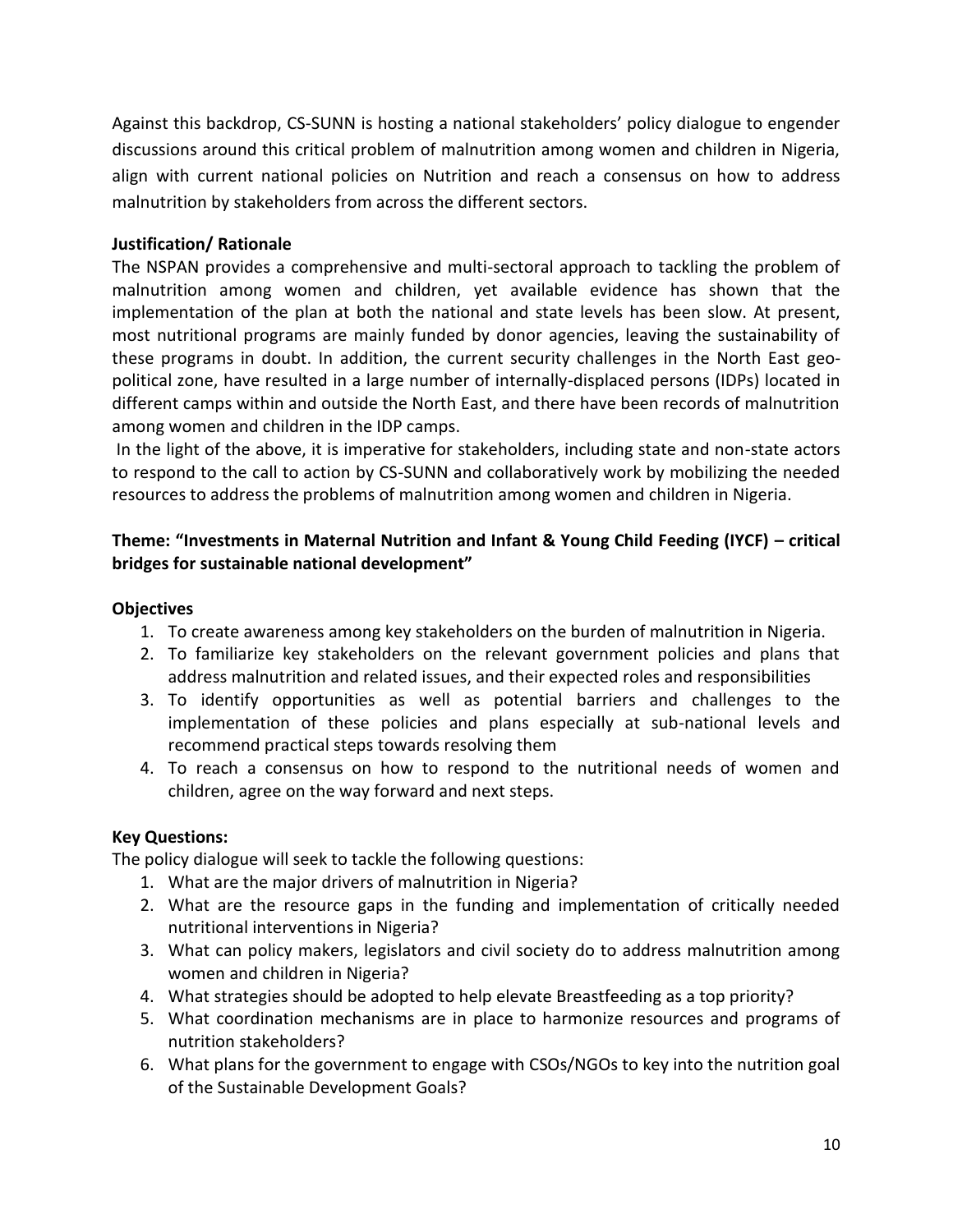#### **Expected outcome**

At the end of the policy dialogue, participants will expectedly become fully aware of the burden of malnutrition in Nigeria and what critical actions are needed to urgently address the problem. The proceedings of the policy dialogue including call to action/ communiqué will be circulated widely to elicit further discussions in the public domain through social media.

#### **Methodology**

The dialogue will be participatory and solutions-driven in nature and will include a presentation by the lead presenter and short presentations/comments by selected panelists under the guidance of a Facilitator who will ensure that the discussions stay within the sphere of malnutrition among women and children in Nigeria. The audience will be encouraged to participate by making comments or asking questions (using cards provided) and no section of the participants should dominate the discourse and efforts should be made to manage interests and reduce potential arguments and conflicts.

#### **Panel Discussions:**

Panelists will make presentations or comments on each of the following areas:

- Keynote Presentation Federal Ministry of Health
- Mobilizing Civil Society to scale up nutrition in Nigeria- CS-SUNN
- Drivers of Malnutrition in Nigeria UNICEF
- Mainstreaming Nutrition into Agriculture FMARD
- Coordination of Investments in Maternal and Child nutrition: The role of National Planning Commission (NPC)
- Sustainable funding option for investments in Maternal and Child Nutrition FMF
- Legislative processes to ensure sustainable investments in Maternal and Child nutrition at the national and state levels – Nat. Assembly. Senator

**Moderator:** The Policy Dialogue will be facilitated Claire Adelabu- Abdulrazak (NTA News 24), and supported by CS-SUNN

## **Participants**

Stakeholders to be invited to the policy dialogue will include:

- The Media
- National Assembly: Senator and House of Reps Members from high burden states
- Sector Ministries at Federal levels (Health, Education, Agriculture, Finance, National Planning, Information, Justice, Women Affairs.)
- Health Professional Regulatory/Licensing Boards
- Civil Society: NGOs, FBOs, Professional Associations.
- Multilaterals and Bilaterals (WHO, UNICEF, USAID)
- Foundations & International Organizations: Bill and Melinda Gates Foundation.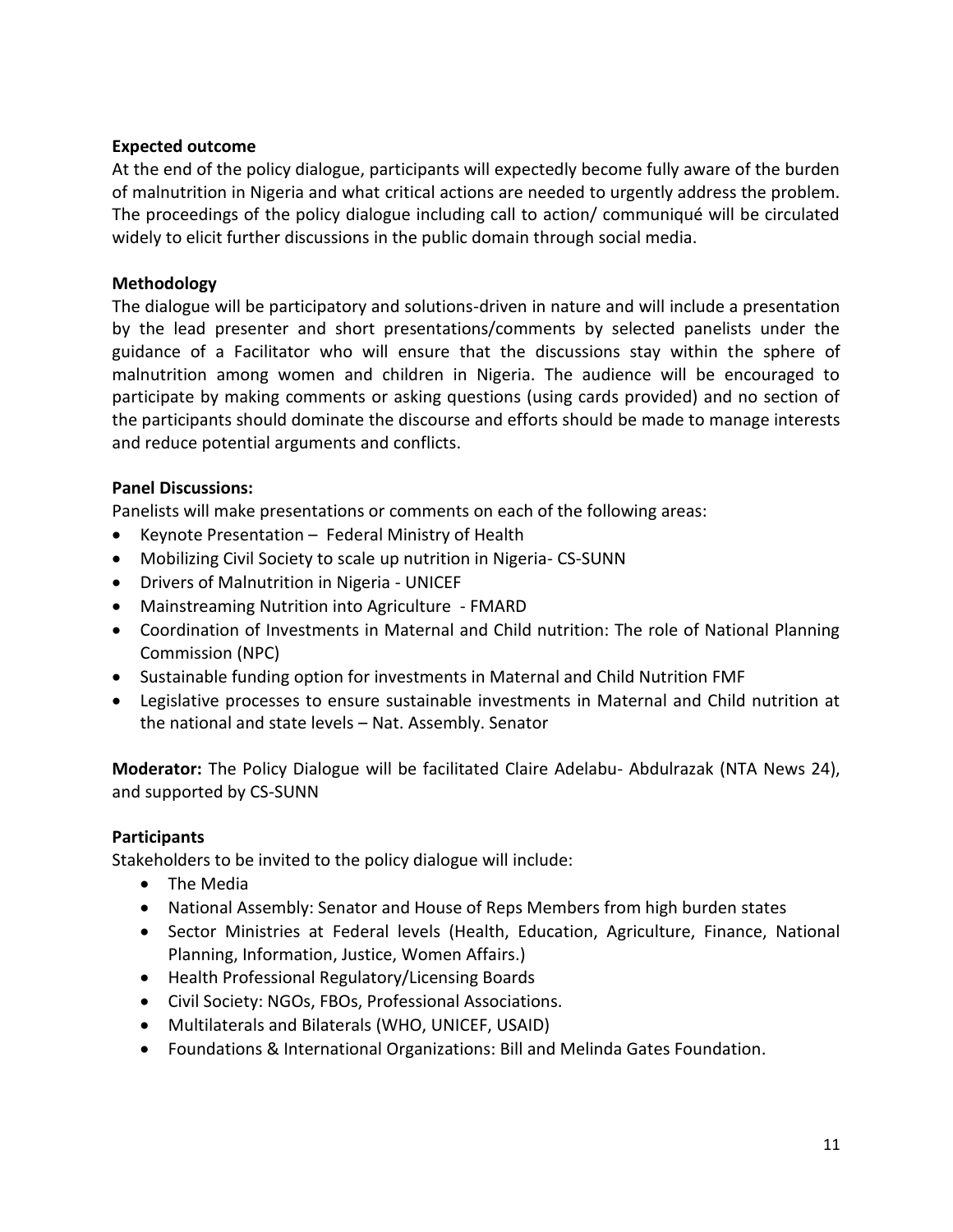**Proposed Date/Time**: The one-day policy dialogue is expected to hold on Tuesday, 8<sup>th</sup> September, 2015, from 10:00 am- 1:00PM

**Proposed Venue:** Bolton White Hotel, Garki.

#### **Publicity**

Being a public event, efforts will be made to widely publicize the event through the following strategies, depending on available budgets:

- Adverts in 1 National Daily
- Publicity through CS-SUNN Website
- Letters of invitation to key stakeholders and organizations
- Email invitations using our mailing list/listserv within our professional networks
- Text blasts through bulk SMS, etc.
- Press Release and if possible hold Press Conference before the Dialogue

Participants will be provided Malnutrition related policy briefs and relevant background information ahead of the event to facilitate deep intellectual discussions during the discourse.

#### **Key Outputs &Deliverables**

- A Communiqué and Call to Action.
- A comprehensive report from the facilitator/s.
- **•** Press Release

## **Budget**

The budget will cover the following items: Hall hire , Light Refreshments ( Water & Small Chops); Newspaper advert in Daily Trust ; Sending of Invitation Letters; Press Coverage (Recorded Video, TV, Radio & Newspapers)

#### **Next Steps/Key Planning Activities**

- Secure and pay for Hall (and Refreshments)
- Develop draft agenda
- Develop participants list
- Draft/send out invitation letters to participants
- Contact panelists &secure participation
- Prepare communication materials (CS-SUNN Reports, NSPAN etc)
- Place advert in newspapers

#### **Potential Partners/Supporters**

- Federal Ministry of Health
- **•** UNICEF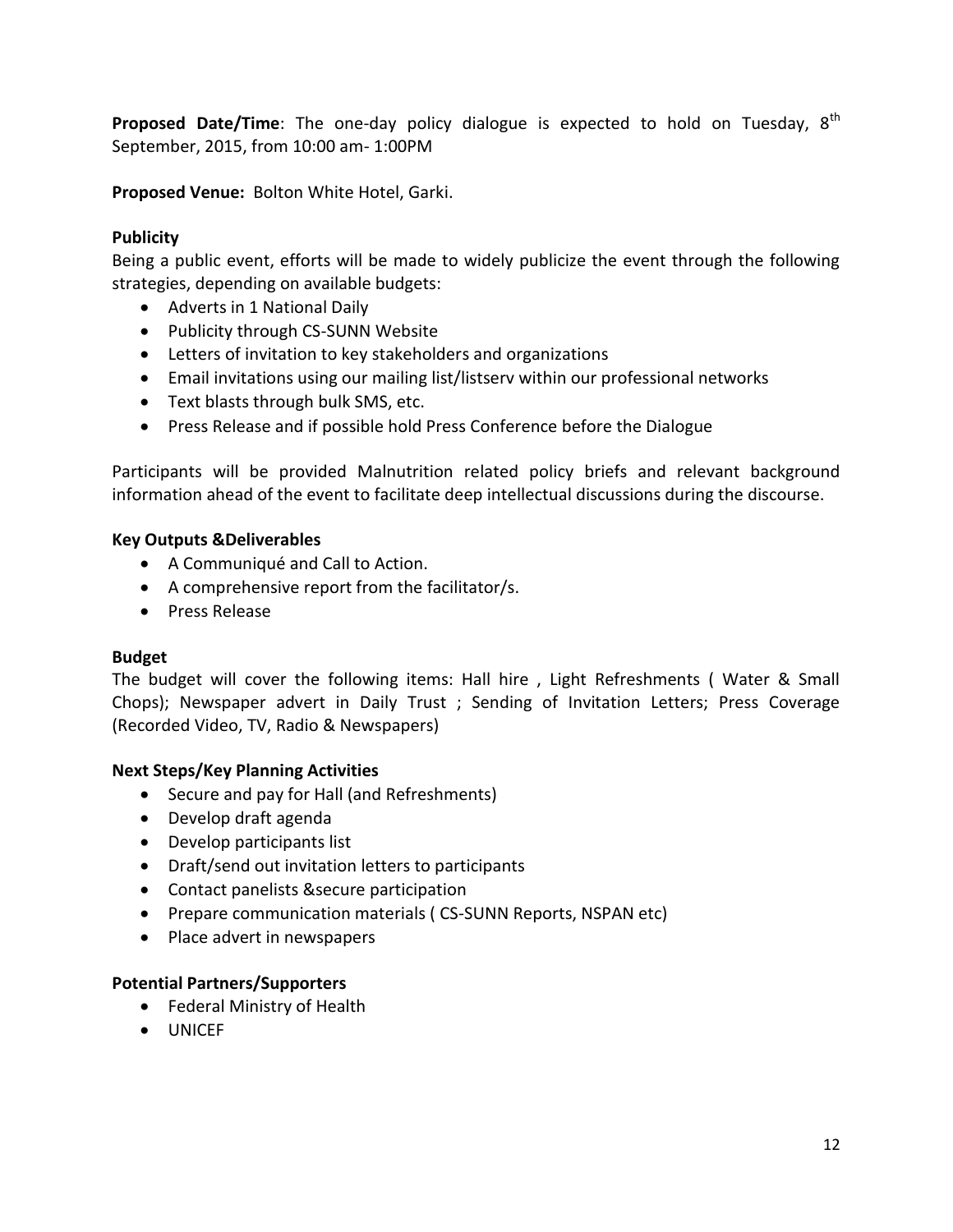#### **APPENDIX II : ADVOCACY ACTION POINTS/COMMUNIQUE**

**ACTION POINTS from the Policy Dialogue on "Investments in Maternal Nutrition and Infant and Young Child Feeding (IYCF) – Critical Bridges For Sustainable Development", by CIVIL SOCIETY –SCALING UP NUTRITION IN NIGERIA (CS-SUNN)/ MPTF on 8 TH SEPTEMBER, 2015 at the Bolton White Hotel, Abuja.**

Civil Society Scaling-up Nutrition in Nigeria (CS-SUNN) in flagging off the MPTF project, and in collaboration with the Federal Ministry of Health, convened a Policy Dialogue on "Investments on Maternal Nutrition and Infant and Young Child Feeding (IYCF) – Critical bridges for sustainable national development" at the Bolton White Hotel, Abuja on  $8<sup>th</sup>$  September, 2015. 135 persons (55 males and 80 Females) participated in the dialogue: 57 from Government MDAs/ Development Partners, 69 from Civil Society Organizations and 19 media representatives. Participants included Mr. Linus Awute, the Permanent Secretary of Federal Ministry of Health, representatives of the Federal Ministry of Agriculture and Rural Development, Education and Information, Presidents of Nutrition Society of Nigeria, Association of Public Health Physicians of Nigeria, UNICEF, USAID, DFID, MI, HKI, SPRING, GAIN and other Professional Organizations. The highlight of the activity was the Public presentation of the National Strategic Plan of Action for Nutrition (NSPAN , 2014 -2019) by Mr. Linus Awute, the Permanent Secretary, FMOH.

Objectives of the dialogue were:

- $\cdot \cdot$  To create awareness among key stakeholders on the burden of malnutrition in Nigeria.
- $\cdot \cdot$  To familiarize key stakeholders on the relevant Government Policies and Plans that address malnutrition and related issues, and their expected roles and responsibilities
- $\cdot \cdot$  To identify opportunities as well as potential barriers and challenges to the implementation of these policies and plans especially at sub-national levels and recommend practical steps towards resolving them
- $\clubsuit$  Reach a consensus on how to respond to the nutritional needs of women and children in Nigeria, agree on the way forward and next steps.

#### **During the sessions the following observations were made:**

- $\div$  2 out of every 3 Nigerian children are not being fed adequately
- $\div$  1 in 2 children's death in Nigeria is due to malnutrition
- $\clubsuit$  Optimal nutrition is paramount at every stage of human life and this can be achieved by commitment, value principles not only by the Government but the Nigerian population.
- $\clubsuit$  Agric sector now has a strategic plan outlining the nutrition component.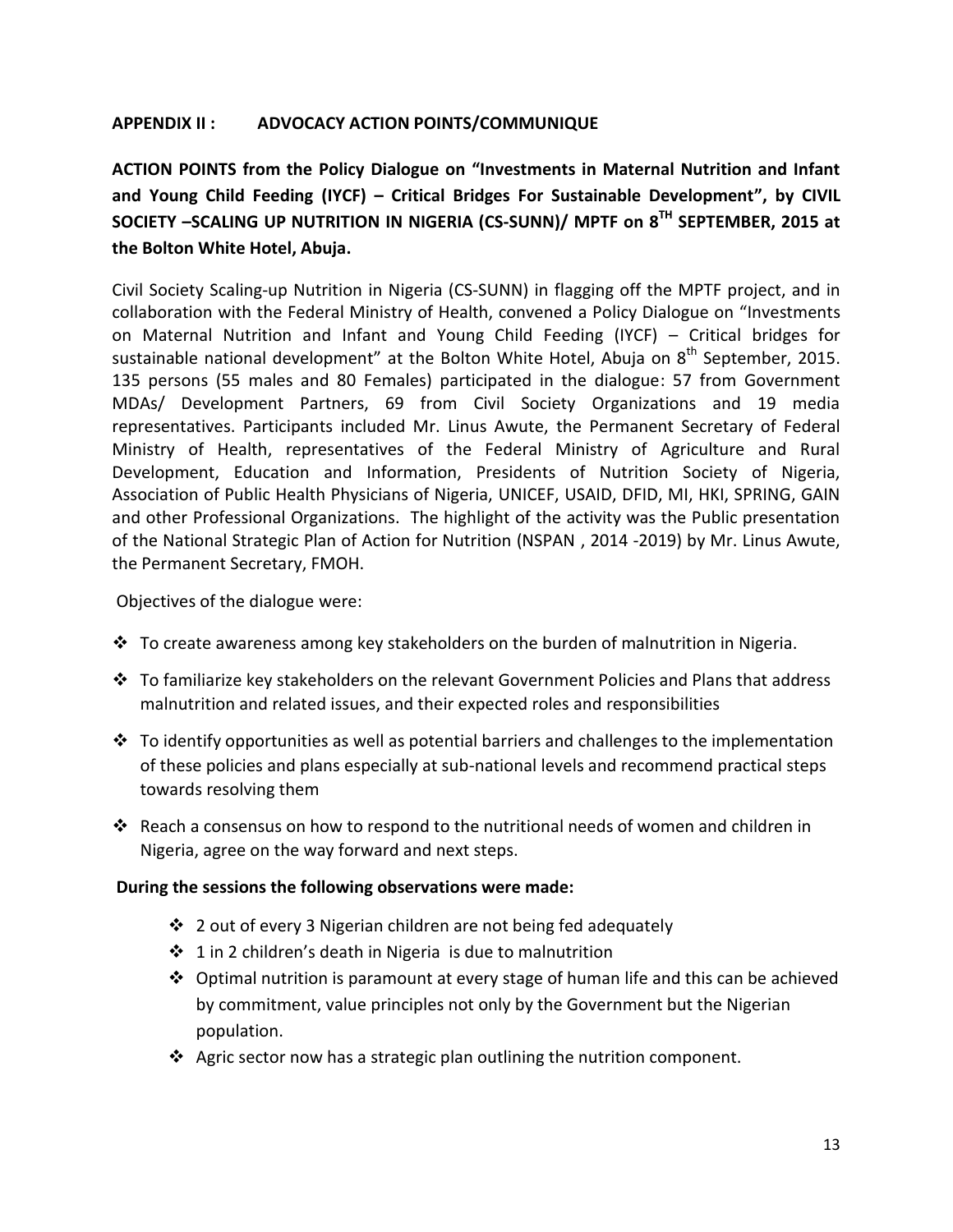- $\cdot \cdot$  The National Food and Nutrition Policy (NFNP), 2014 has been reviewed but has not been finalized
- $\clubsuit$  The media plays a critical role in publicity and sensitization on nutrition issues
- $\cdot \cdot$  The government should make nutrition mandatory in schools.

## **Action Points and Way Forward:-**

- APHPN and other Partners agreed to sponsor a legislation that will support approval of maternity leave extension to six months at the Federal / States levels
- Government and Private Partners should endorse ten working days paternity leave to support and promote exclusive breastfeeding and male involvement in IYCF practices.
- Donors pledged support to continue to support Nigeria's efforts to scale-up nutrition
- $\cdot$  All stakeholders agreed that Nutrition should be given its prime place by Government as unveiled by the Permanent Secretary FMOH
- $\cdot$  Increase packages for Midwives Training to include Nutrition
- $\cdot \cdot$  Nutrition education should be included in churches, mosques and other social institutions.
- $\cdot$  Nutrition programming should be made more inclusive
- Promote nutrition sensitive programs in Agriculture, Education and other sectors to compliment other health sector driven initiative
- Nutrition advocacy should be a buy-in initiative in every government and private sector establishments.
- Participants are advocating that the reviewed NFNP 2014 should be finalized urgently, endorsed and disseminated
- ❖ Promote BCC that will drive change in the value system of Nigerians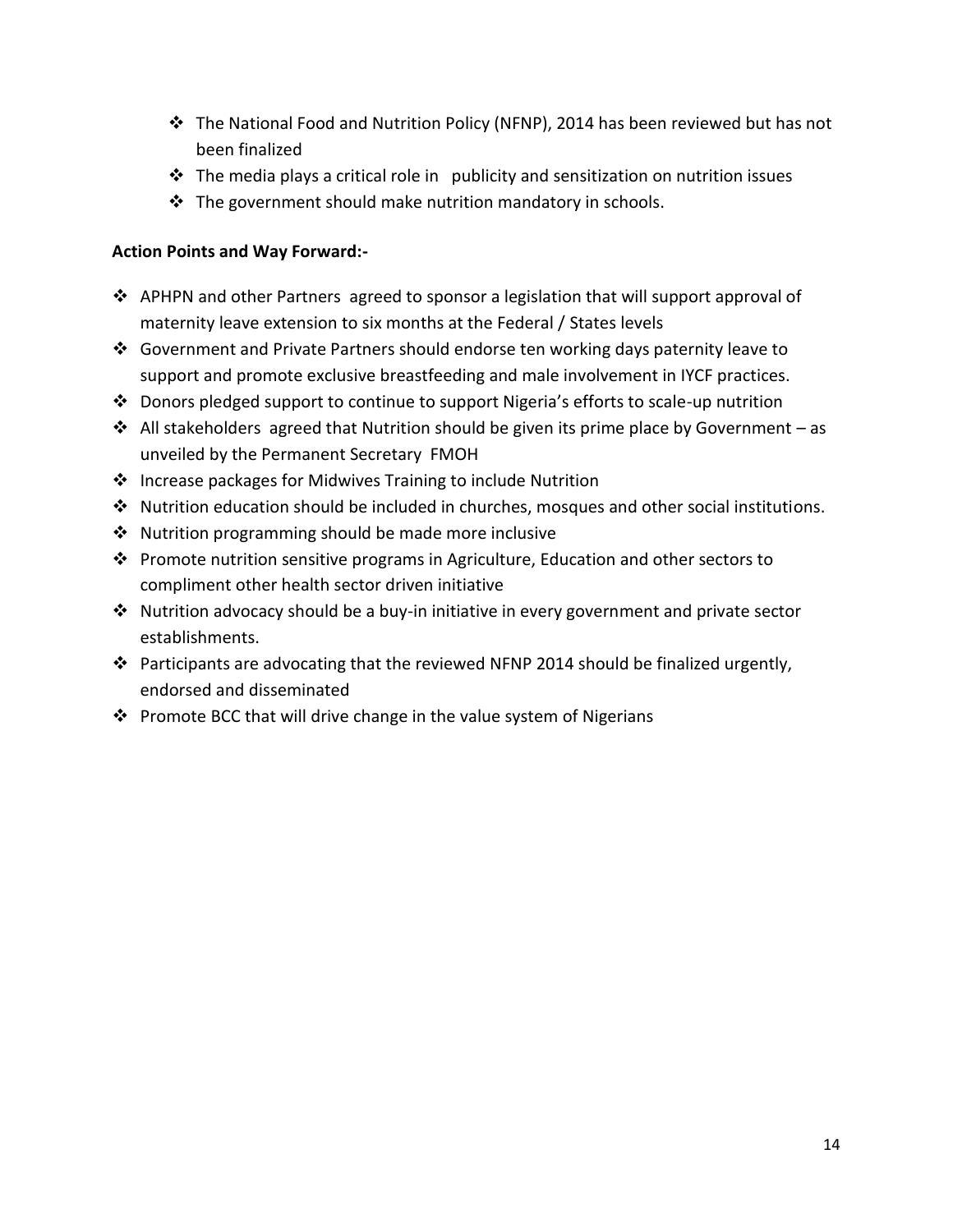**APPENDIX III: AGENDA**

**Policy Dialogue on "Investments in Maternal Nutrition and Infant & Young Child Feeding (IYCF) – critical bridges for sustainable national development."**

 **Venue: Bolton White Hotel, Garki Abuja.** 

| <b>TIME</b>        | <b>ACTIVITY</b>                                                                                                                | <b>PERSON RESPONSIBLE</b>                                    |
|--------------------|--------------------------------------------------------------------------------------------------------------------------------|--------------------------------------------------------------|
| 9:30-10:00         | Registration/Introduction                                                                                                      | Mr. S. Okoronkwo                                             |
| 10:00-10:05        | <b>Opening Prayers</b>                                                                                                         | All                                                          |
| 10:05-10:20        | <b>Opening Address</b>                                                                                                         | <b>CS-SUNN Network Coordinator</b>                           |
| $10.20 - 10:30$    | Public Health aspects of under-nutrition                                                                                       | <b>APHPN Chairman</b>                                        |
| $10.30 - 10.40$    | Goodwill messages                                                                                                              | NSN, MWAN, WINN                                              |
| $10:40 - 11:00$    | RENEW Multimedia presentation                                                                                                  | Dr. Chris O. Isokpunwu (FMOH<br>& SUN Focal Person, Nigeria) |
| $11:00 - 11.10$    | Drivers of Malnutrition in Nigeria                                                                                             | Chief of Nutrition, UNICEF                                   |
| $11:10 - 11:20$    | Mainstreaming Nutrition into Agriculture                                                                                       | Permanent Secretary, FMARD                                   |
| 11:20-11:30        | Coordination of Investments in Maternal<br>and Child nutrition: The role of National<br><b>Planning Commission (NPC)</b>       | Secretary, National Planning<br><b>Commission (NPC)</b>      |
| 11:30-11:40        | Sustainable funding option for investments<br>in Maternal and Child Nutrition                                                  | Permanent Secretary, Federal<br>Ministry of Finance          |
| $11:40 - 11:50$    | Legislative processes to ensure sustainable<br>investments in Maternal and Child nutrition<br>at the national and state levels | Distinguished Senator C. Utazi,<br><b>National Assembly</b>  |
| $11:50 - 12:10$ pm | Keynote Address by the Permanent<br>Secretary                                                                                  | Mr. Linus Awute, Permanent<br>Secretary, FMOH.               |
| $12:10 - 12:50$ pm | Dialogue/Questions/Answers                                                                                                     | <b>Facilitating Consultant</b>                               |
| 12:50 -1:00pm      | Public presentation of the National<br>Strategic Plan of Action for Nutrition<br>(NSPAN) 2014 - 2019                           | Mr. Linus Awute, Permanent<br>Secretary, FMOH                |
| $1:00 - 1.10$ pm   | Advocacy Action Points/ Communiqué                                                                                             | <b>CS-SUNN Projects Director</b>                             |
| $1:10 - 20$ pm     | Closing remarks                                                                                                                | Chairman, CS-SUNN                                            |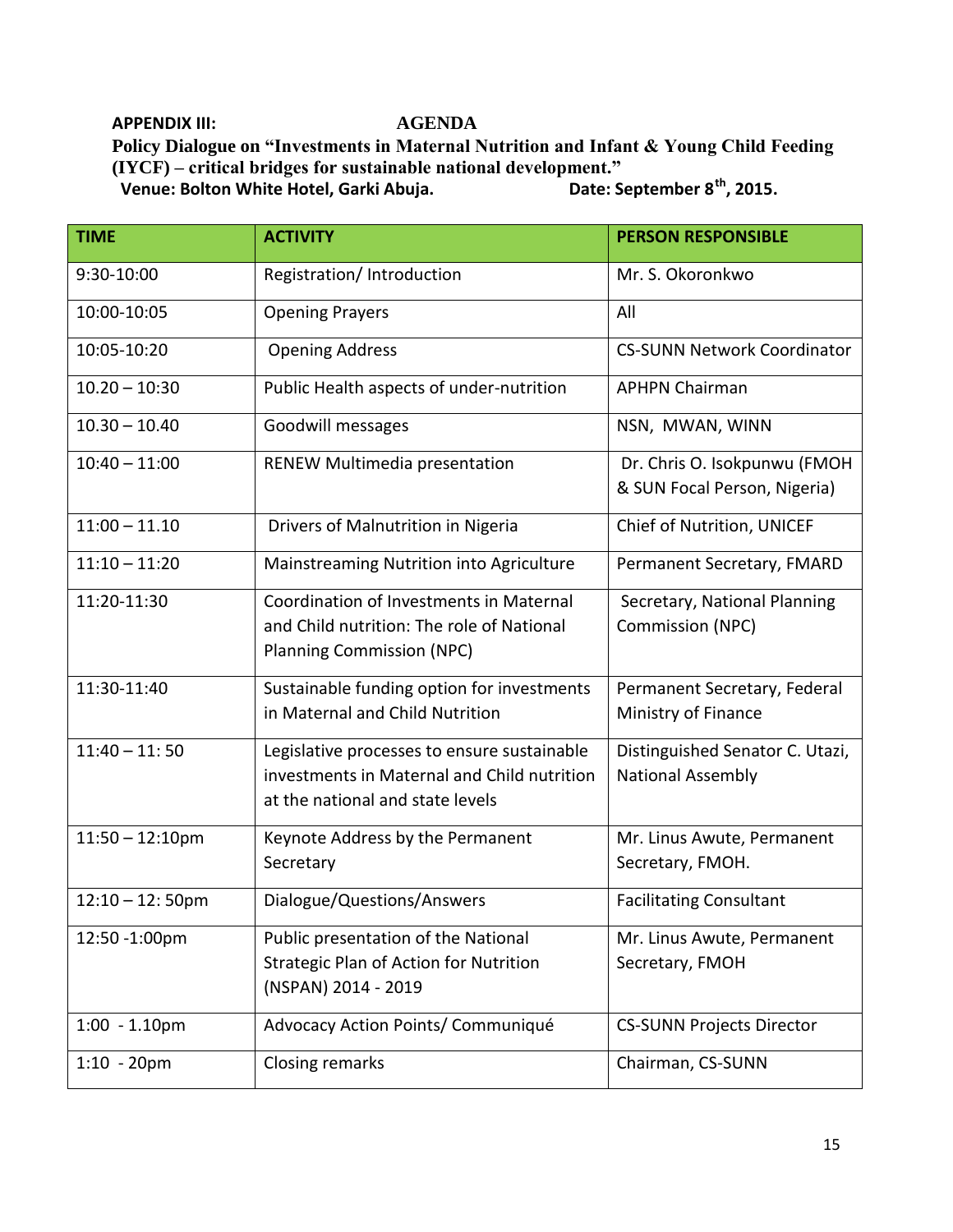| <b>FACTS SHEET ON DRIVERS OF MALNUTRITION</b>                         |                              |                                                                                                  |                     |                      |
|-----------------------------------------------------------------------|------------------------------|--------------------------------------------------------------------------------------------------|---------------------|----------------------|
| Table 1: Drivers of Malnutrition: Magnitude of the problem in Nigeria |                              |                                                                                                  |                     |                      |
| Cause                                                                 |                              | Indicator                                                                                        | <b>Natio</b><br>nal | <b>Sources</b>       |
| Immediate Causes                                                      | Inadequate<br>dietary intake | Exclusive Breastfeeding of children until 6 months of age<br>(%)                                 | 17                  | <b>NDHS</b><br>2013  |
|                                                                       | Prevalence of<br>Diarrhoea   | Percentage of children under age 5 who had diarrhoea in<br>the two weeks preceding<br>the survey | 10.2                | <b>NDHS</b><br>2013  |
|                                                                       | Prevalence of<br>Malaria     | Percentage of children under age 5 with a fever during<br>the two weeks preceding the survey     | 12.5                | <b>NDHS</b><br>2013  |
|                                                                       | <b>Food Security</b>         | Households in poorest wealth quintiles with poor or<br>borderline food consumption (%)           | 29                  | <b>IFPRI</b><br>2013 |
|                                                                       |                              | Global Hunger Index Score Rank (2013)                                                            | 15                  | GHI 2013             |
|                                                                       | Health &<br>Sanitation       | Women 15-49 years with problems accessing health care<br>(%)                                     | 53.3                | <b>NDHS</b><br>2013  |
|                                                                       |                              | Household access to an improved water source (%)                                                 | 60.6                | <b>NDHS</b><br>2013  |
| <b>Underlying Causes</b>                                              |                              | Household access to improved sanitation (%)                                                      | 30.1                | <b>NDHS</b><br>2013  |
|                                                                       | Care and<br>Feeding          | Exclusive Breastfeeding of children until 6 months of age<br>(%)                                 | 17                  | <b>NDHS</b><br>2013  |
|                                                                       | Practices                    | Timely initiation of breastfeeding percent (within the first<br>hour)                            | 33.2                | <b>NDHS</b><br>2013  |
|                                                                       |                              | Compliance to recommended infant and young child<br>feeding practices                            | 10%                 | <b>NDHS</b><br>2013  |
|                                                                       | Education                    | Females that completed primary school or higher (%)                                              | 62.2                | <b>NDHS</b><br>2013  |
|                                                                       | Population                   | Total Fertility Rate (%)                                                                         | 5.5                 | <b>NDHS</b><br>2013  |
| <b>Basic Causes</b>                                                   | Gender                       | Women's intra-household decision-making power (%)                                                | 31.3                | <b>NDHS</b><br>2013  |
|                                                                       | Poverty                      | Population living under the national poverty line (%)                                            | 54.7                | <b>UNDP</b><br>2013  |
|                                                                       |                              |                                                                                                  |                     |                      |

# **APPENDIX IV: FACTS SHEET ON DRIVERS OF MALNUTRITION**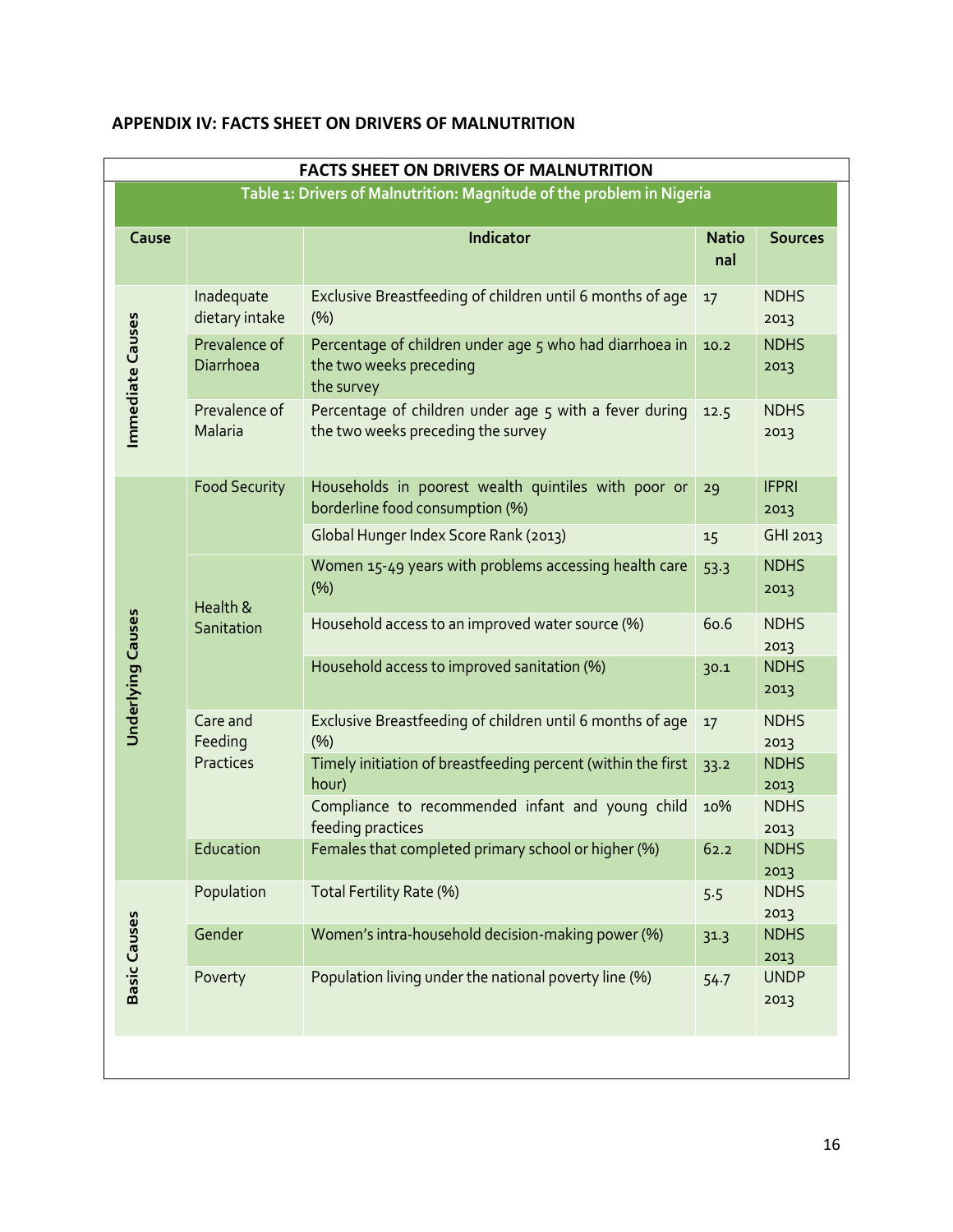#### **APPENDIX V: ATTENDANCE LIST**

## **Government/Partners S/N** | Name **Organization/Institution** 1 Bayode A.H FMoH 2 | Oyibo F.U | FMoH 3 Ohenmwen D.E FMoH 4 Umar A. FMoH 5 Dr. Wapada I FMoH 6 Dr. Victor Ajieroh FMARD 7 Keturah Onugha MOD 8 Dr. Oladipo Abiodun MI 9 Dr. E.I. Odu NPHCDA 10 | Chizoba Unaeze **International Medical Corps** 11 | Dr. Ayeke Anthony **European Union Delegate** 12 Uduak Igbeka GAIN 13 | Dominic Nwankwo **Farm Treni** 14 | Akuchi Nelly **State House (DAN)** 15 Bello Scholarstica **FMARD** 16 Babalola J.O FMARD 17 Agbana Omolola SON 18 Mercy Saba SON 19 Dr. Chimah U.C Ministry of Defence HQ 20 | Mrs. Tor Salome | FCT-PHCB 21 | Usigbe Vera NASS Clinic, Abuja 22 Bolous I. F NASS Clinic 23 Chinedum Odenyi NASS 24 Rita Yakal MRDC 25 | Melkamnesh Alemu | DFID 26 Umoli M. U FME 27 Dr. Oyemyi O. S FMoH 28 Dr. Toluhi A. A MI 29 Arjan De Wagt November 2014 30 AliyuThankGod U. Research Research Research 1980 31 | Angela Attah SUN Business Network 32 | Mercy Kalba | FCT-PHCB 33 Dr. Chris Isokpunwu FMoH 34 | Faith Ette Save the Children 35 Olomiwu Grace Save the Children 36 | Beatrice Eluaka | SPRING 37 Babajide Adebisi SPRING 38 Pharm. Zubair Umar FMoH 39 Alima Abu Ummah Support Initiative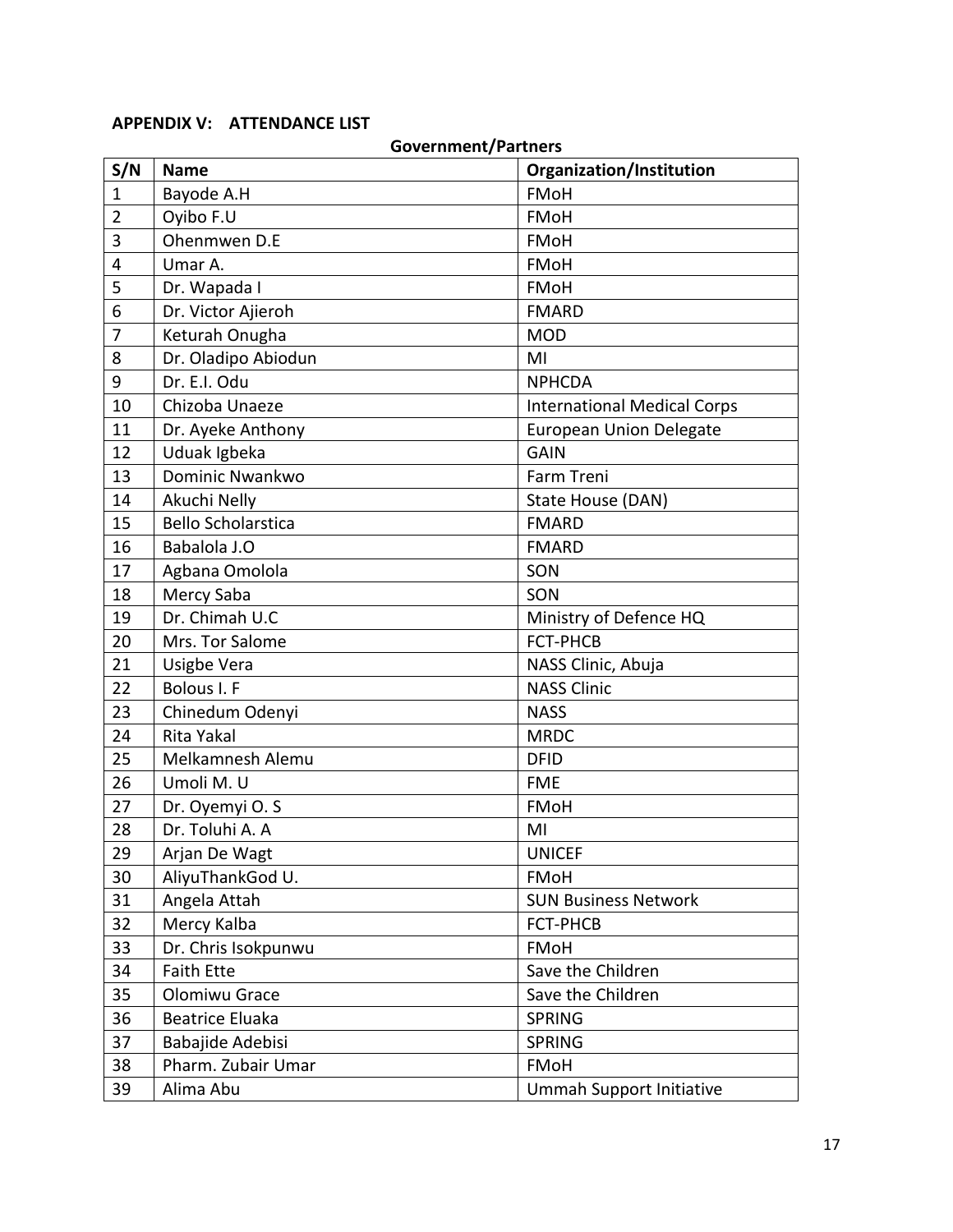| 40 | Dr. Gertrude Odezugo     | <b>USAID</b>                     |
|----|--------------------------|----------------------------------|
| 41 | Akinbinu Adeyinka        | <b>FMARD</b>                     |
| 42 | Pamela Gado              | <b>USIAD</b>                     |
| 43 | Comfort Agwu             | Helen Keller International       |
| 44 | Olutayo Adeyemi          | <b>FAO-UN</b>                    |
| 45 | Anjorin Mercy            | MI                               |
| 46 | Rose O. Madu             | <b>FMOI</b>                      |
| 47 | Christiana Joseph Malgwi | Defence and Police Officer Wives |
|    |                          | and Children                     |
| 48 | Dr. Vincent Ahonsi       | ORIE                             |
| 49 | Paulette Iheka           | <b>CHAI</b>                      |
| 50 | Anna Caraffi             | <b>CHAI</b>                      |
| 51 | Akpotor Edwin            | <b>PSN</b>                       |
| 52 | Abubakar Amida           | <b>PSN</b>                       |
| 53 | Mrs. U.A Bobboi          | <b>NAFDAC</b>                    |
| 54 | Dr. Mrs. A.V Elumelu     | <b>MWAN-FCT</b>                  |

**CSOs**

| 56 | Dr. Ima Kashim       | <b>APHPN-FCT</b>               |
|----|----------------------|--------------------------------|
| 57 | Okeke Jennifer       | <b>UATH</b>                    |
| 58 | Dr. David Karatu     | APHPN-Gombe                    |
| 59 | Dr. Stella K. Essiet | <b>MWAN</b>                    |
| 60 | Dr. Modupe Akinyinka | <b>APHPN-Lagos</b>             |
| 61 | Mrs. Kate Oturu      | <b>WCDRC</b>                   |
| 62 | Dr. Daniel A. Gazama | APHPN-Abuja                    |
| 63 | Omotola James        | RCCG, Abuja                    |
| 64 | Charlez Ogoh         | Social Safety Net Foundation   |
| 65 | Rotimi Bisi          | First Baptist Church, Kuje     |
| 66 | Emepwa Ngozi         | Maitama District Hospital      |
| 67 | Felix Obi            | <b>HERFON</b>                  |
| 68 | Rikye J. Onus        | <b>WINN</b>                    |
| 69 | T. Magzha Afiniki    | <b>WINN</b>                    |
| 70 | Nnodi Kingsley       | <b>CDACFI</b>                  |
| 71 | Dr. Cyril C. Okeke   | <b>CFMCHS</b>                  |
| 72 | Igwe Ndubuisi        | <b>Basic Health Foundation</b> |
| 73 | Rose Obeya           | Private                        |
| 74 | Okputu Joseph        | <b>CISLAC</b>                  |
| 75 | Bello T.O            | <b>FOMWAN</b>                  |
| 76 | Oguntade Isaac Dare  | <b>CS-SUNN</b>                 |
| 77 | Asharo Folake Derin  | <b>SACDYEI</b>                 |
| 78 | Sarah Obaje          | <b>SACDYEI</b>                 |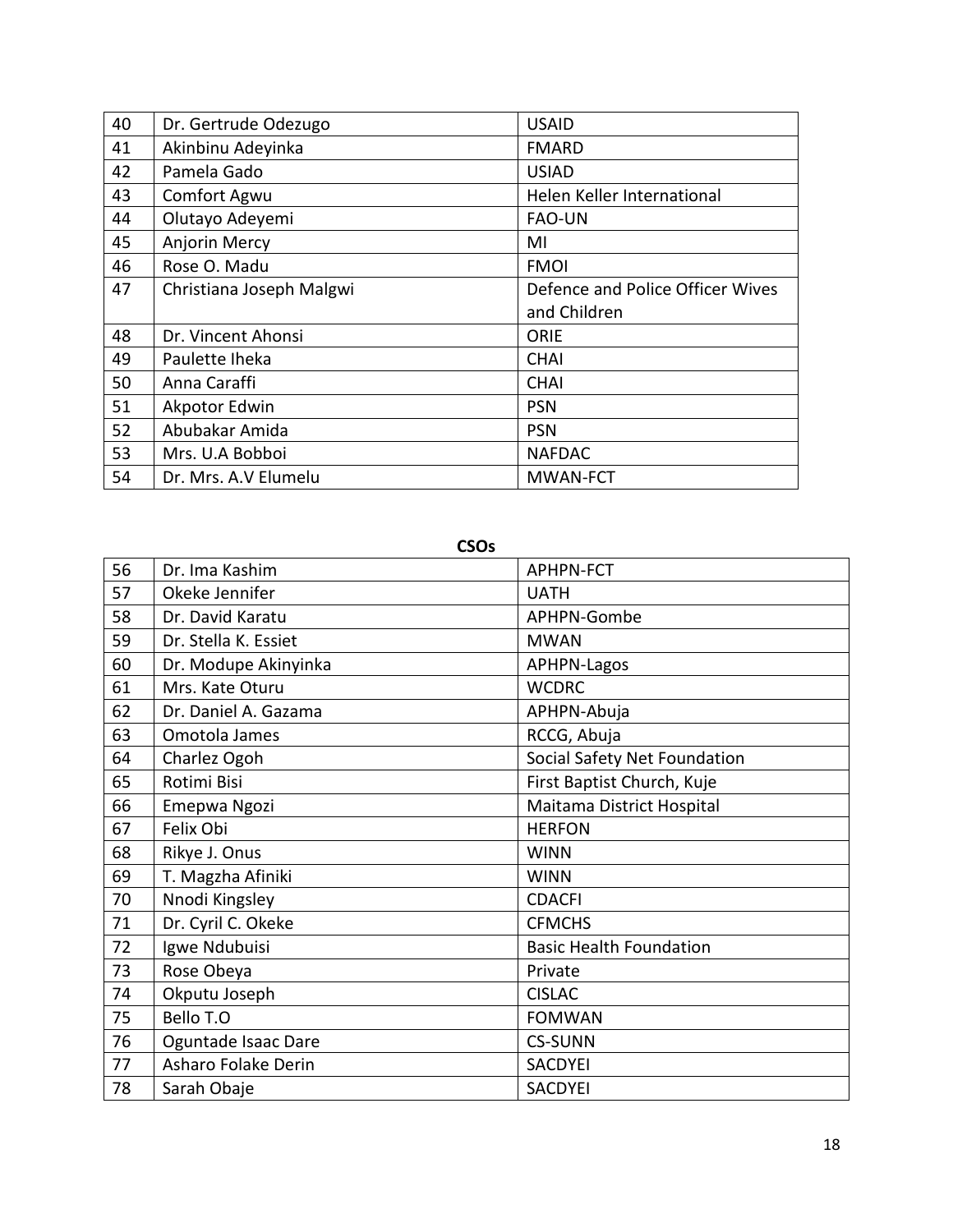| 79  | Chinwe Onumonu               | <b>AAFP</b>                      |
|-----|------------------------------|----------------------------------|
| 80  | Ogerenyi Beatrice PHD        | <b>ACSEI</b>                     |
| 81  | Abu Jude Adu-Oji             | <b>Basic Health Foundation</b>   |
| 82  | Dr. Glory Essien             | <b>MWAN</b>                      |
| 83  | Dr. Olugbemi O. Motilewa     | <b>APHPN UYO</b>                 |
| 84  | Sheidu Lasisi                | Chemical Society of Nigeria Kogi |
| 85  | Bola Kusemiju                | <b>OCCB Consultant</b>           |
| 86  | Chianumba Reuben             | <b>APHPN</b>                     |
| 87  | Olri Peter                   | <b>IFCH</b>                      |
| 88  | Okoh Ifeanyi                 | <b>HTYF</b>                      |
| 89  | Kingsley Obiakor             | <b>Basic Health Foundation</b>   |
| 90  | Onyegbula Ada                | <b>Basic health Foundation</b>   |
| 91  | Alo Chicheteram              | <b>CRH</b>                       |
| 92  | Roseline Hemem               | <b>NIWAAFA</b>                   |
| 93  | Mrs. Nike Komolafe           | The Craddle Rockers              |
| 94  | Ifedilichukwu Ekene          | SCI                              |
| 95  | Tijani Abdulkareem           | <b>SERDEC</b>                    |
| 96  | Madam Obioma                 | <b>ARDI</b>                      |
| 97  | Tochukwu Wokoh               | <b>ARDI</b>                      |
| 98  | Adams Peter Eloyi            | RYAN/YPAED                       |
| 99  | <b>Edet Utibe Effiong</b>    | <b>COWFAN</b>                    |
| 100 | Mrs. Esther Anigsoki         | <b>BINL</b>                      |
| 101 | Mr. Chris Medupin            | Wings of Hope Foundation         |
| 102 | Chris John Mamuda            | <b>Global Spring Consulting</b>  |
| 103 | Dr. Omoruyi Adesuwa Patricia | <b>MWAN</b>                      |
| 104 | Shifa Garba                  | ZAYMAR                           |
| 105 | Dr. M.B. Uthman              | <b>APHPN Kwara</b>               |
| 106 | Tanda Hailsham               | <b>CUFHIA</b>                    |
| 107 | Chika Aleke                  | <b>PRAWA</b>                     |
| 108 | Dr. Ohamaeme Moses           | <b>APHPN Anambra</b>             |
| 109 | Mrs. Lizzy Igbine            | <b>NWAAF</b>                     |
| 110 | Mrs. Chizoba Steve Edemba    | Women in Nutrition               |
| 111 | Mrs. Clementine Okoro        | <b>NSN</b>                       |
| 112 | Dr. Ibekwe Ugochi            | <b>MWAN Delta</b>                |
| 113 | Jayne Arinze-Egemonye        | <b>CS-SUNN</b>                   |
| 114 | Daga Veronica                | <b>CS-SUNN</b>                   |
| 115 | Okeke Silvia                 | <b>CS-SUNN</b>                   |
| 116 | Okoronkwo Sunday             | <b>CS-SUNN</b>                   |
| 117 | Ngozi S. Onuorah             | <b>CS-SUNN</b>                   |
| 118 | Momah. P.N                   | <b>CS-SUNN</b>                   |
| 119 | Ikeazota Chinenye            | <b>CS-SUNN</b>                   |
|     |                              |                                  |